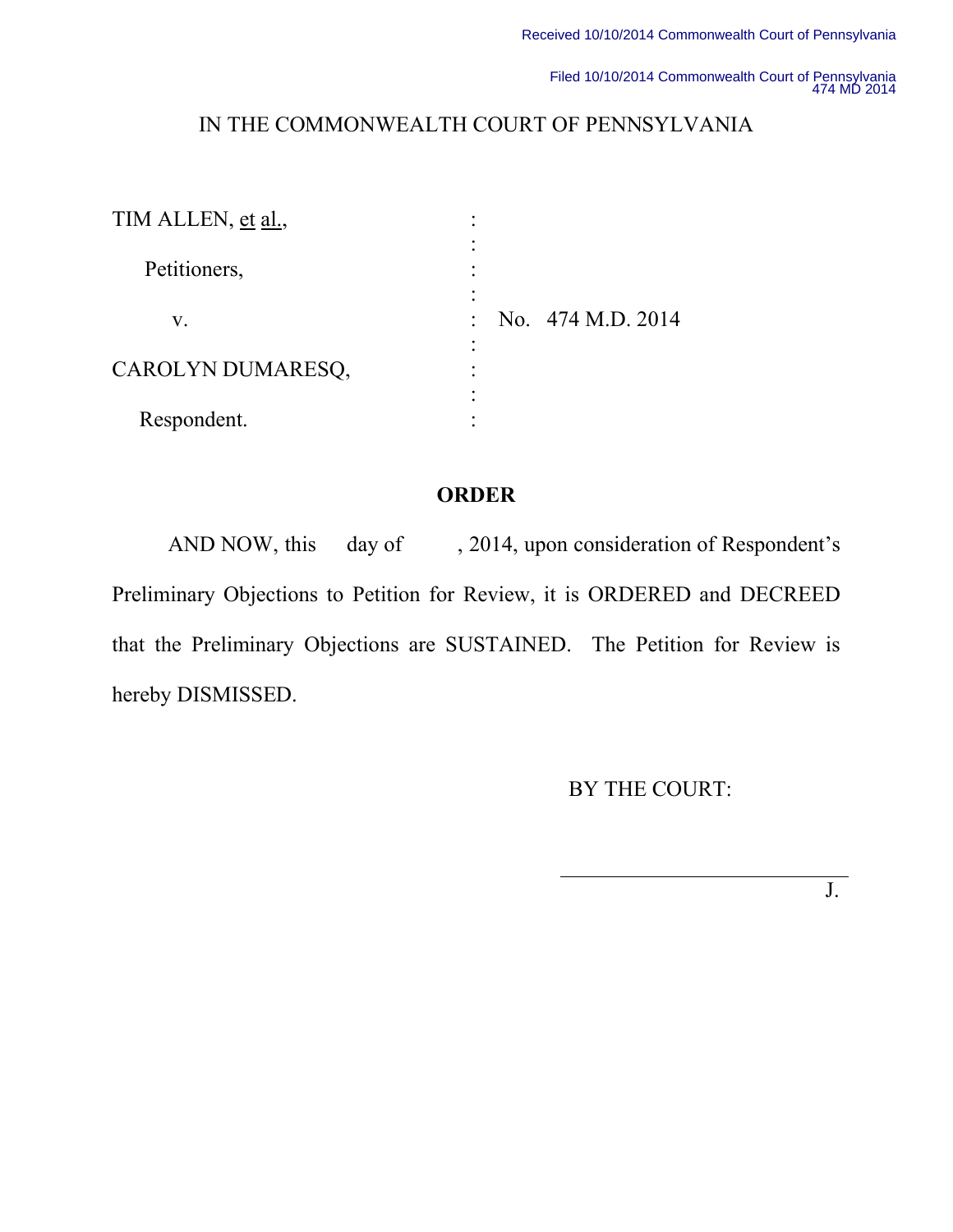### IN THE COMMONWEALTH COURT OF PENNSYLVANIA

| TIM ALLEN, et al., |                   |
|--------------------|-------------------|
| Petitioners,       |                   |
| V.                 | No. 474 M.D. 2014 |
| CAROLYN DUMARESQ,  |                   |
| Respondent.        |                   |

# **RESPONDENT'S PRELIMINARY OBJECTIONS TO PETITION FOR REVIEW**

Respondent Carolyn Dumaresq, in her capacity as the Acting Secretary of Education ("Secretary"), preliminarily objects to Petitioners' Petition for Review in the Nature of Mandamus and for a Declaratory Judgment and avers as follows:

1. On or about September 9, 2014, eight Petitioners filed a Petition for Review seeking equitable relief against the Secretary, attached hereto as Exhibit 1.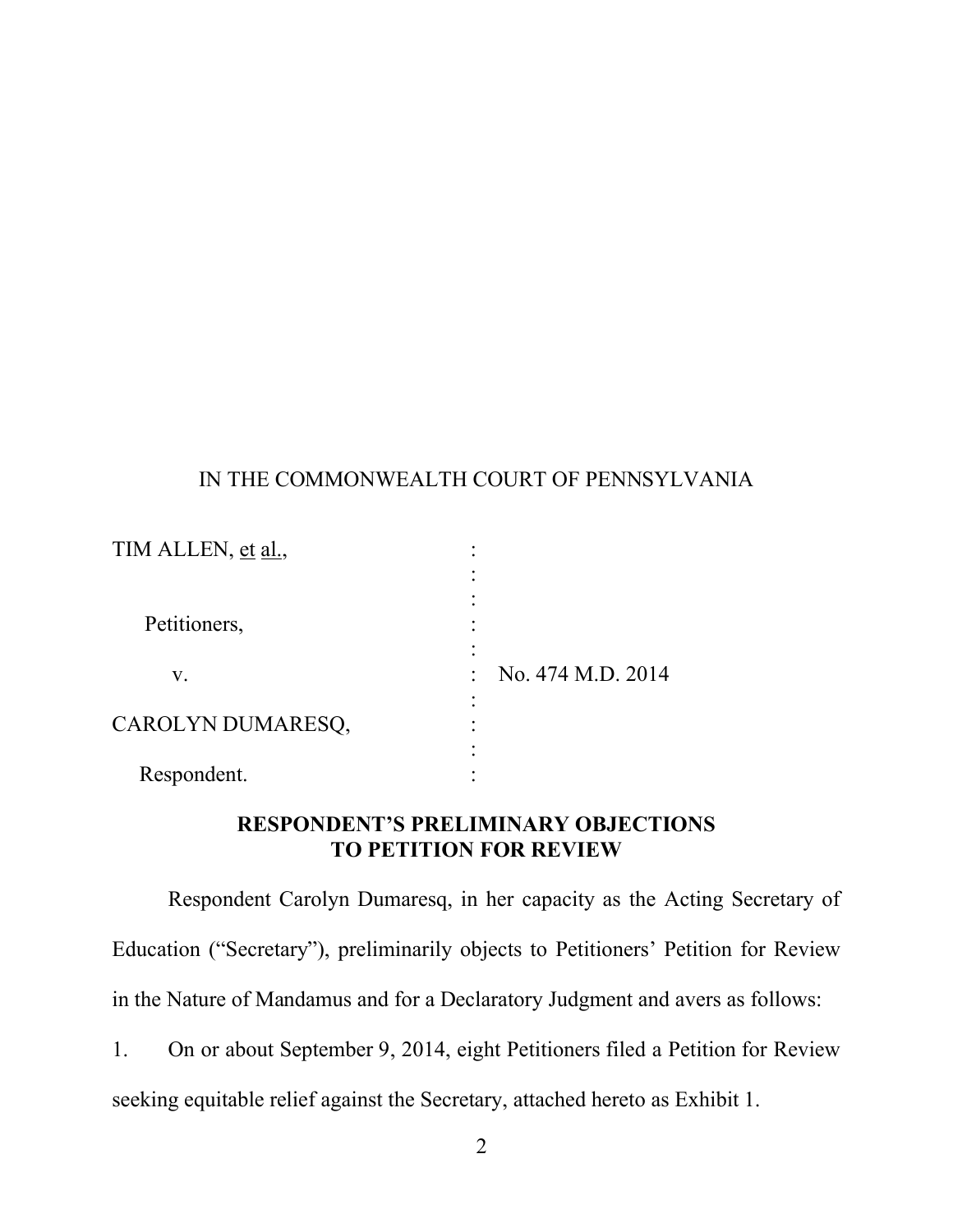2. This Court's original jurisdiction is premised upon 42 Pa.C.S. § 761. Id. ¶ 19.

3. The seven individual Petitioners allege that they are parents of students enrolled in the School District of Philadelphia ("District"), which is controlled and operated by the Philadelphia School Reform Commission, a local agency. *See* 24 P.S.  $\S 6-696(a)$ .

4. The eighth Petitioner is Parents United for Public Education, an organization that advocates for funding for the District.

5. Petitioners' sole claim is that the Secretary is neglecting her duties set forth in 22 Pa. Code § 4.81.

6. Petitioners request that the Court issue an order declaring that the Secretary has neglected her duties under set forth 22 Pa. Code § 4.81 and directing her to follow her duties under 22 Pa. Code § 4.81 in accordance with Petitioners' interpretation of the regulation. Id.

#### **I. Preliminary Objection – Demurrer**

7. Rule 1516(b) of the Pennsylvania Rules of Appellate Procedure and Rule 1028(a)(4) of the Pennsylvania Rules of Civil Procedure permit the Secretary to raise preliminary objections, in the nature of a demurrer, to test the legal insufficiency of a pleading.

3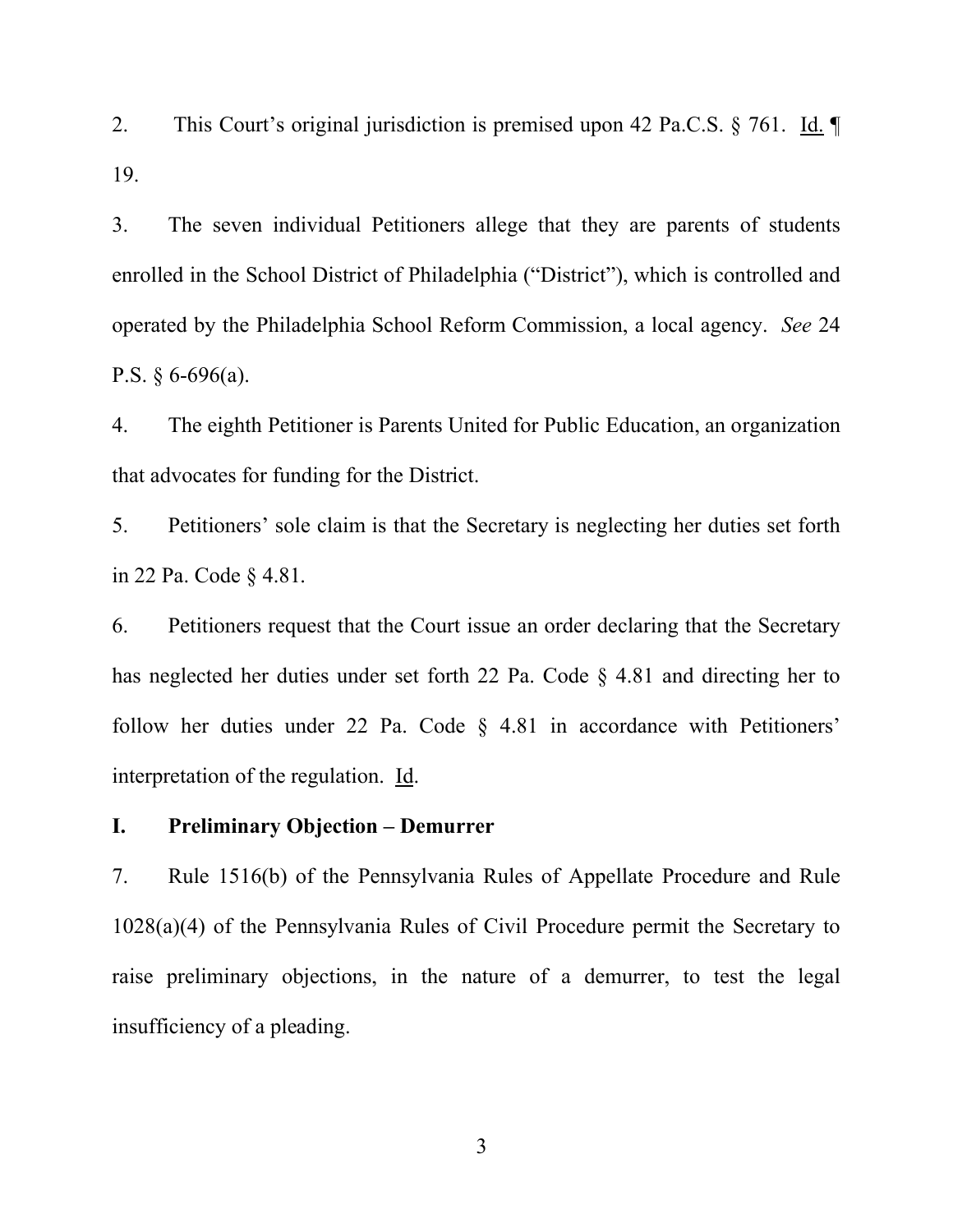8. Whereas mandamus cannot be used to attack the manner in which an official exercises her discretion or judgment, the Petition fails to state a claim.

WHEREFORE, the Secretary respectfully requests that this Honorable Court sustain her preliminary objection in the nature of a demurrer and dismiss the Petition.

#### **II. Preliminary Objection – Demurrer**

9. Rule 1516(b) of the Pennsylvania Rules of Appellate Procedure and Rule 1028(a)(4) of the Pennsylvania Rules of Civil Procedure permit the Secretary to raise preliminary objections, in the nature of a demurrer, to test the legal insufficiency of a pleading.

10. Whereas 22 Pa. Code § 4.81 applies to "allegations of curriculum deficiencies," the Petition fails to state a claim of violation of that regulation based upon the failure to take action on allegations of non-curriculum deficiencies under that regulation.

WHEREFORE, the Secretary respectfully requests that this Honorable Court sustain her preliminary objection in the nature of a demurrer and dismiss the Petition.

#### **III. Preliminary Objection – Demurrer**

11. Rule 1516(b) of the Pennsylvania Rules of Appellate Procedure and Rule 1028(a)(4) of the Pennsylvania Rules of Civil Procedure permit the Secretary to

4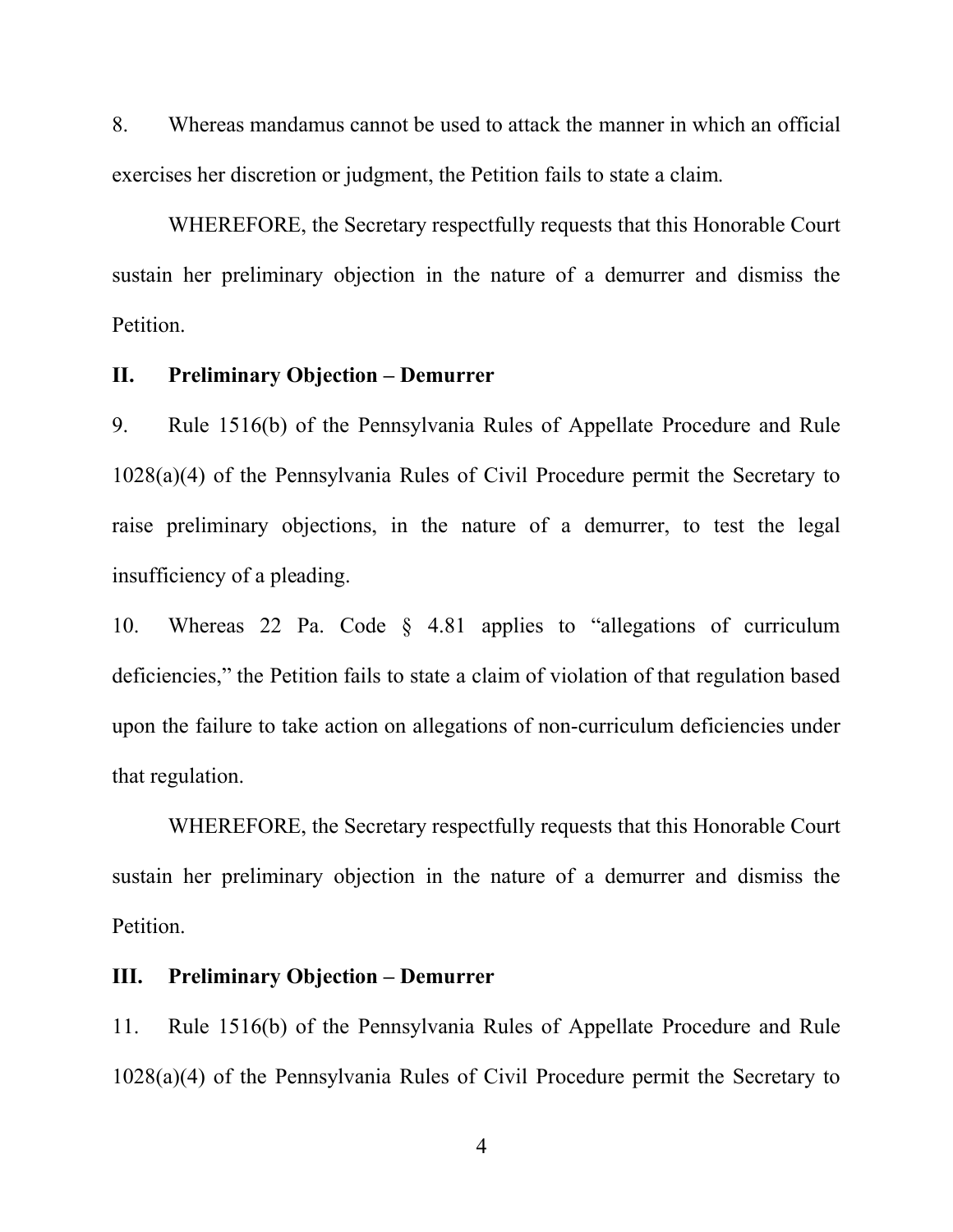raise preliminary objections, in the nature of a demurrer, to test the legal insufficiency of a pleading.

12. Whereas 22 Pa. Code § 4.81 does not preclude the Secretary from referring "allegations of curriculum deficiencies" to a school district, the Petition fails to state a claim of violation of that regulation based upon such a referral.

WHEREFORE, the Secretary respectfully requests that this Honorable Court sustain her preliminary objection in the nature of a demurrer and dismiss the Petition.

### **IV. Preliminary Objection – Demurrer**

13. Rule 1516(b) of the Pennsylvania Rules of Appellate Procedure and Rule 1028(a)(4) of the Pennsylvania Rules of Civil Procedure permit the Secretary to raise preliminary objections, in the nature of a demurrer, to test the legal insufficiency of a pleading.

14. Whereas 22 Pa. Code § 4.81 does not include any requirement that persons making "allegations of curriculum deficiencies" receive any later notification regarding their allegation, the Petition fails to state a claim of violation of that regulation based upon the Petitioners' lack of notification or notification via a form letter.

5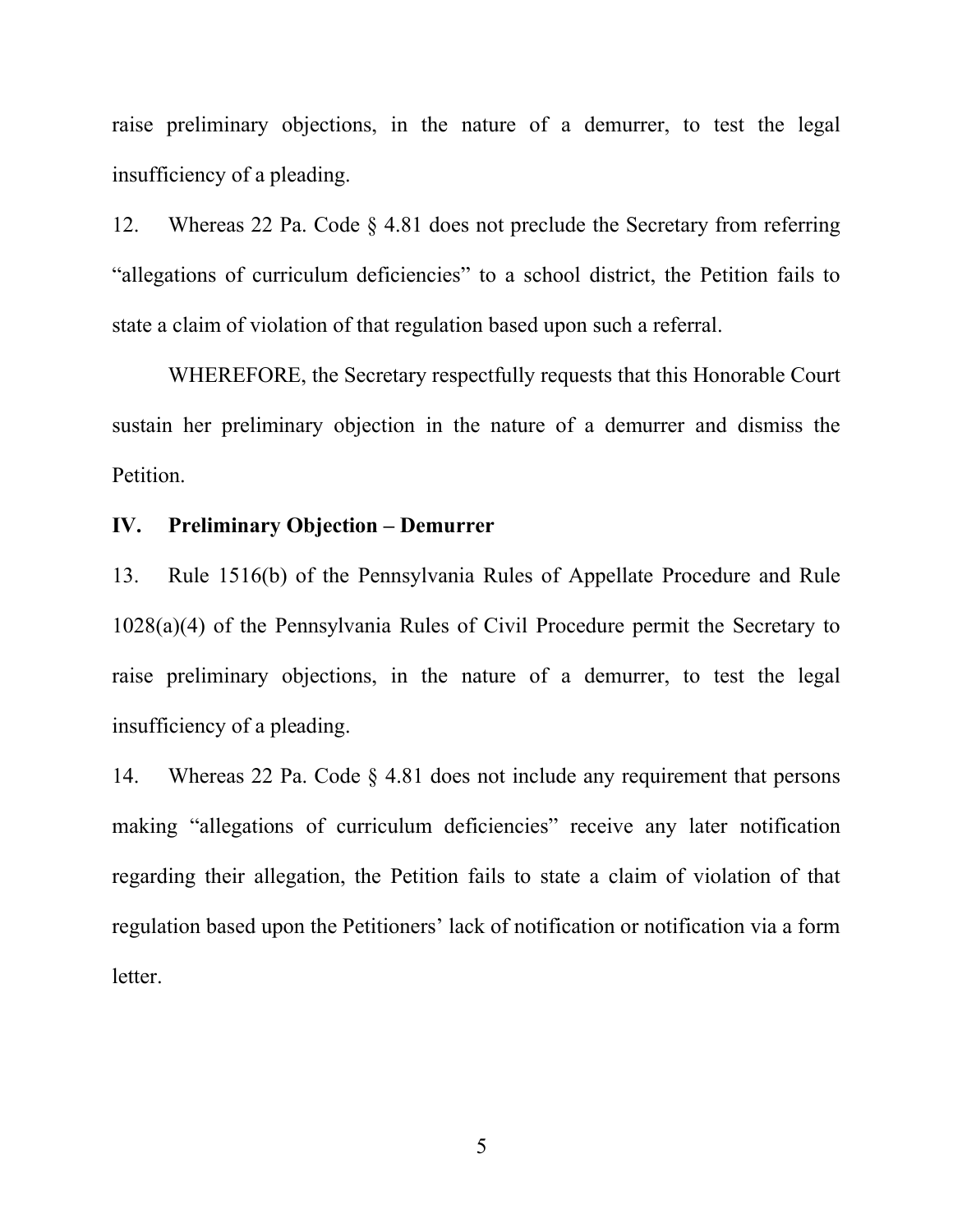WHEREFORE, the Secretary respectfully requests that this Honorable Court sustain her preliminary objection in the nature of a demurrer and dismiss the Petition.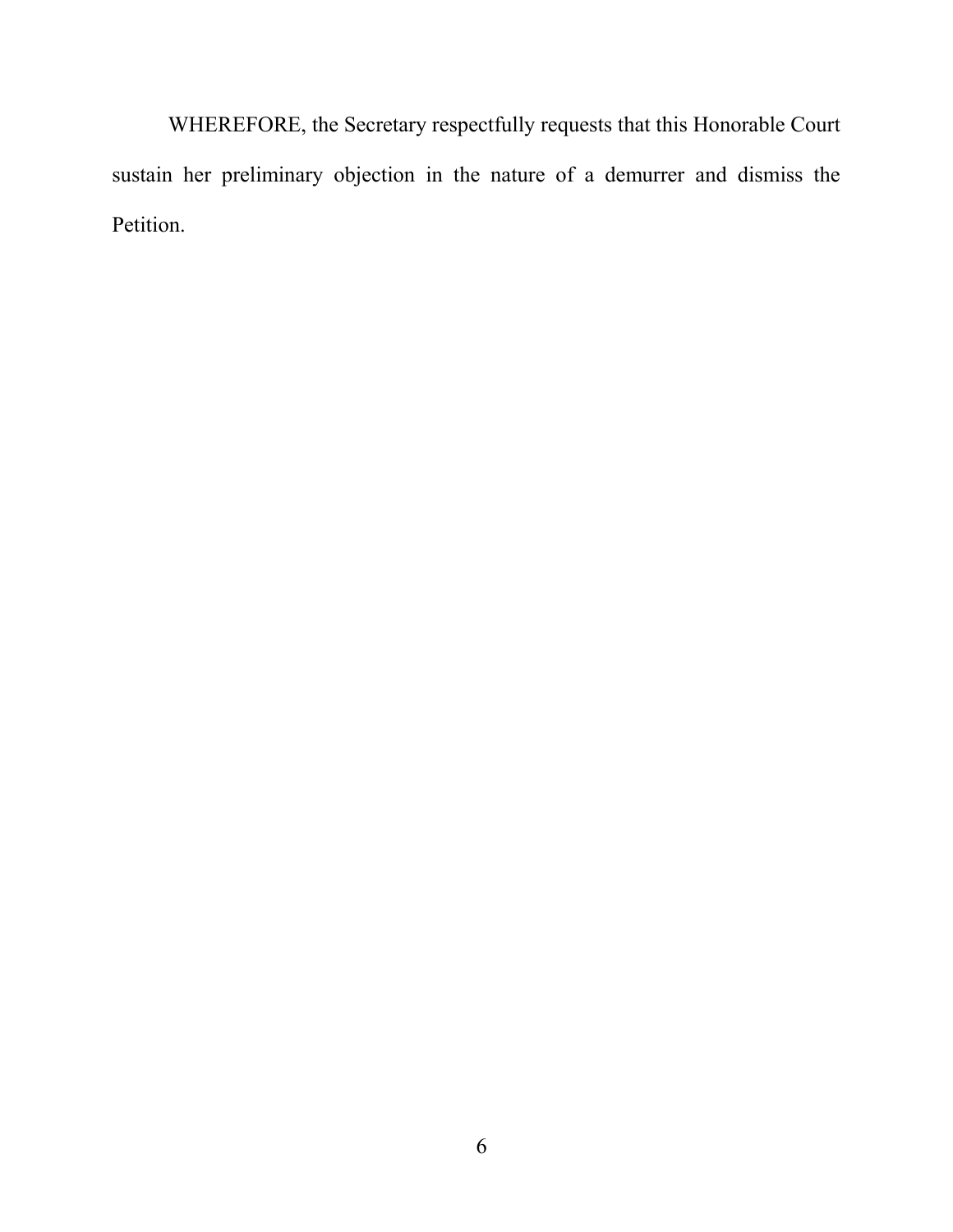For the foregoing reasons, Respondent, Acting Secretary of Education Carolyn Dumaresq, respectfully requests that this Honorable Court sustain her preliminary objections in the nature of a demurrer and dismiss the Petition for Review.

Respectfully submitted,

KATHLEEN G. KANE Attorney General

By: /s/ Kevin Bradford

Kevin R. Bradford Office of Attorney General Senior Deputy Attorney General

21 S.  $12^{th}$  Street,  $3^{rd}$  Floor Attorney I.D. No.  $88576$ Philadelphia, PA 19107 Phone: (215) 560-2262 Gregory R. Neuhauser Fax: (215) 560-1031 Chief, Litigation Section

Date: October 10, 2014